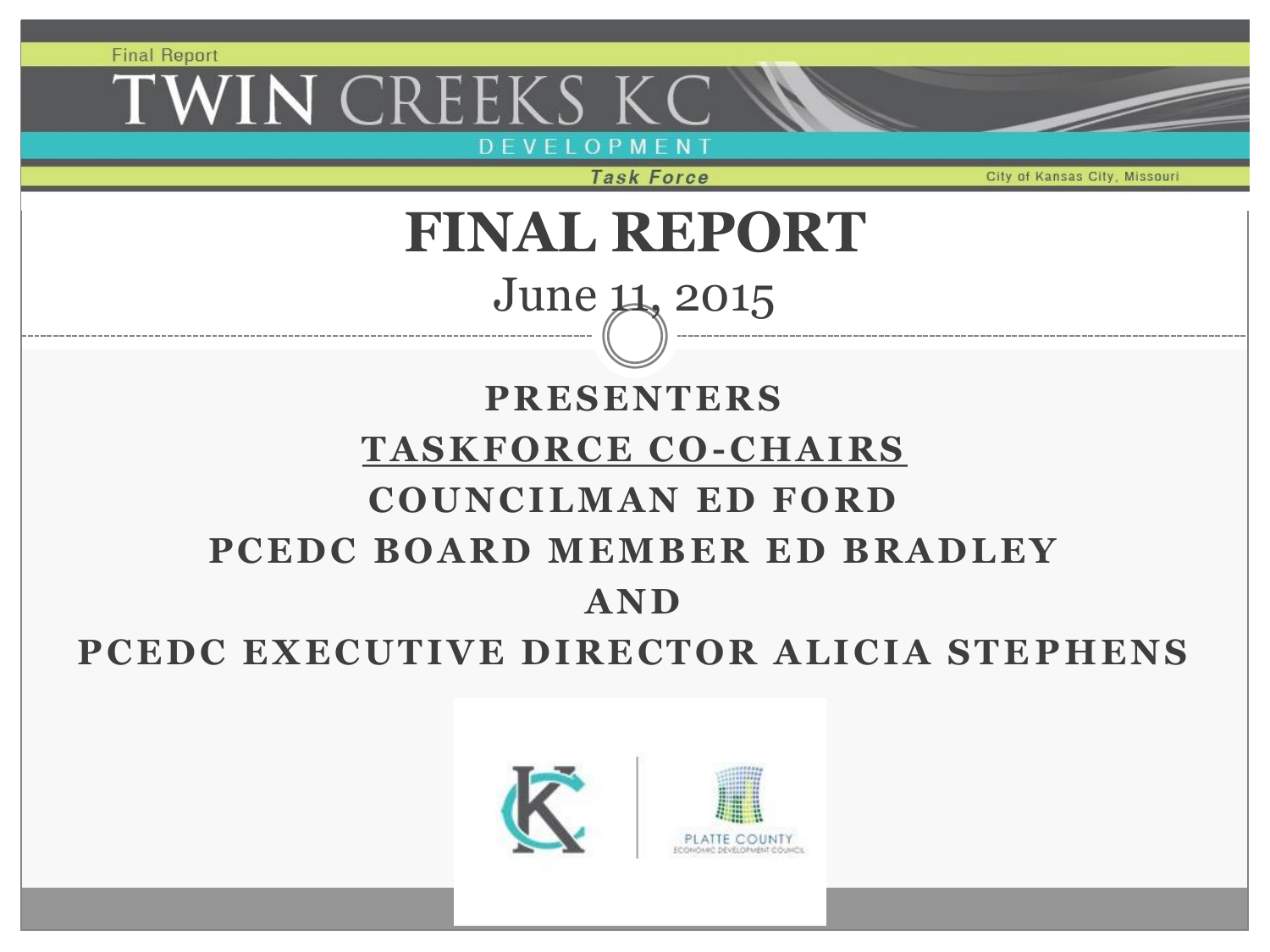### WIN CREEKS K OPMEN

**Task Force** 

City of Kansas City.

# **INTRODUCTION**

# **TWIN CREEKS KC FACTS**

- **PLATTE COUNTY EDC COMMITTEE BEGAN STUDYING** THE AREA IN 2010 WITH A SUMMARY IN 2011
- **1 5 , 0 0 0 A C R E S**
- **POTENTIAL 75,000 FUTURE KANSAS CITY CITIZENS**
- $$45MM$  INVESTED IN SEWERS

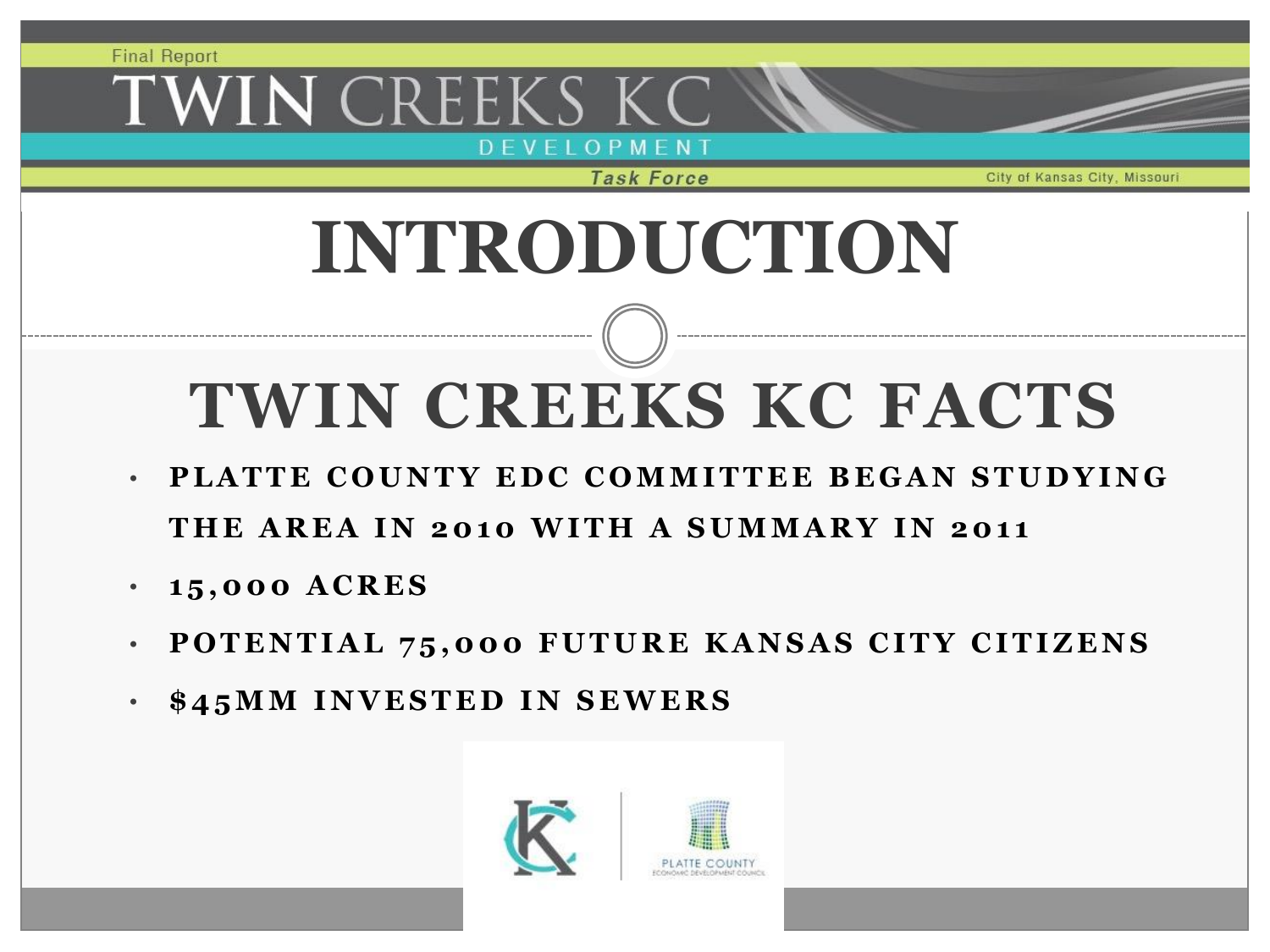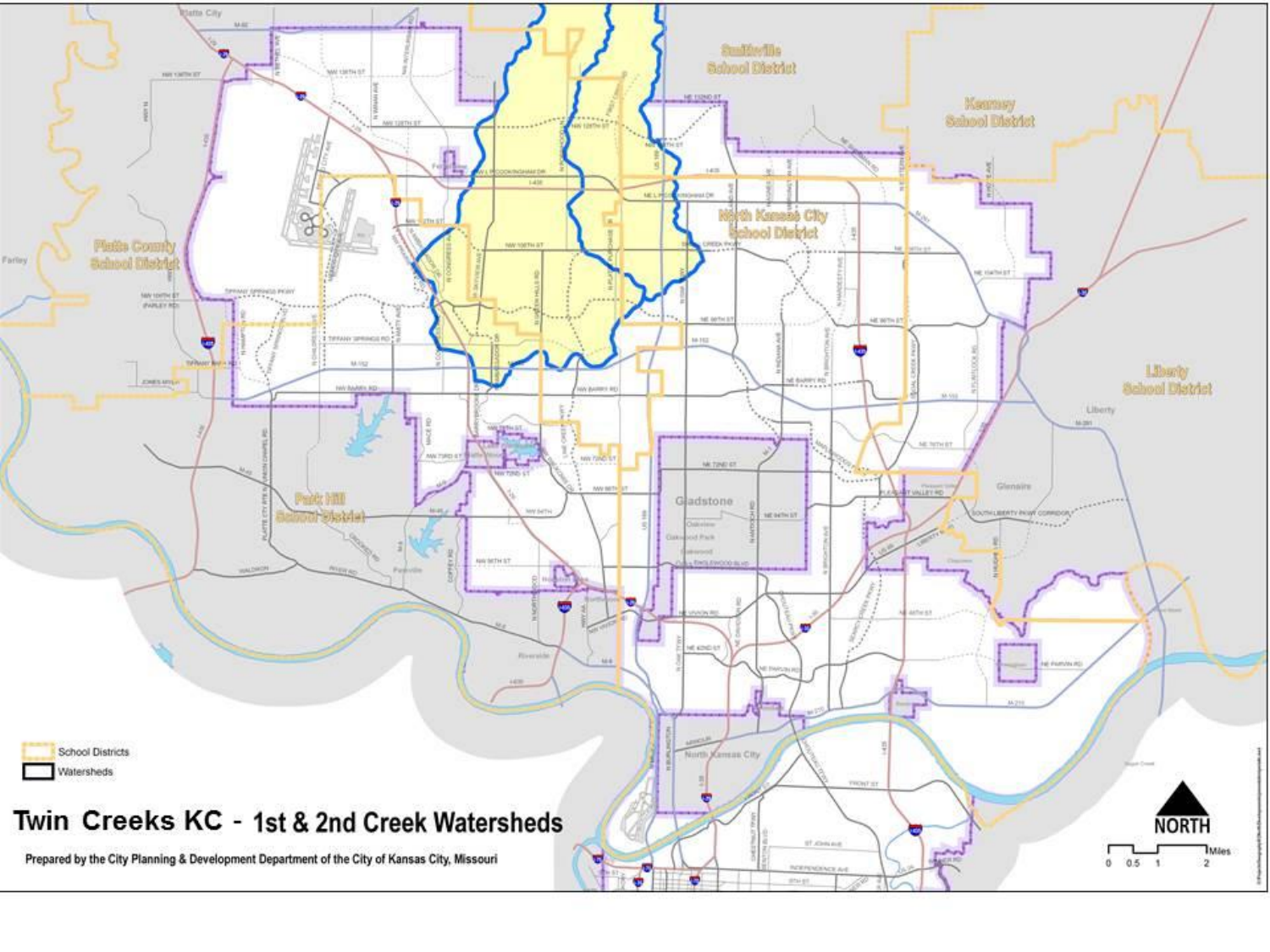## WIN CREEKS K

O P M E N T<br>Task Force

City of Kansas City.

# **THE TASK**

**COUNCILMAN FORD RECOGNIZED THE NEED FOR MORE WORK THE MAYOR APPOINTED A TASKFORCE** 

Goals:

- Determine how to finance and build the necessary infrastructure
- Promote quality development & maximize the City's investment
- Determine the proper blend of development

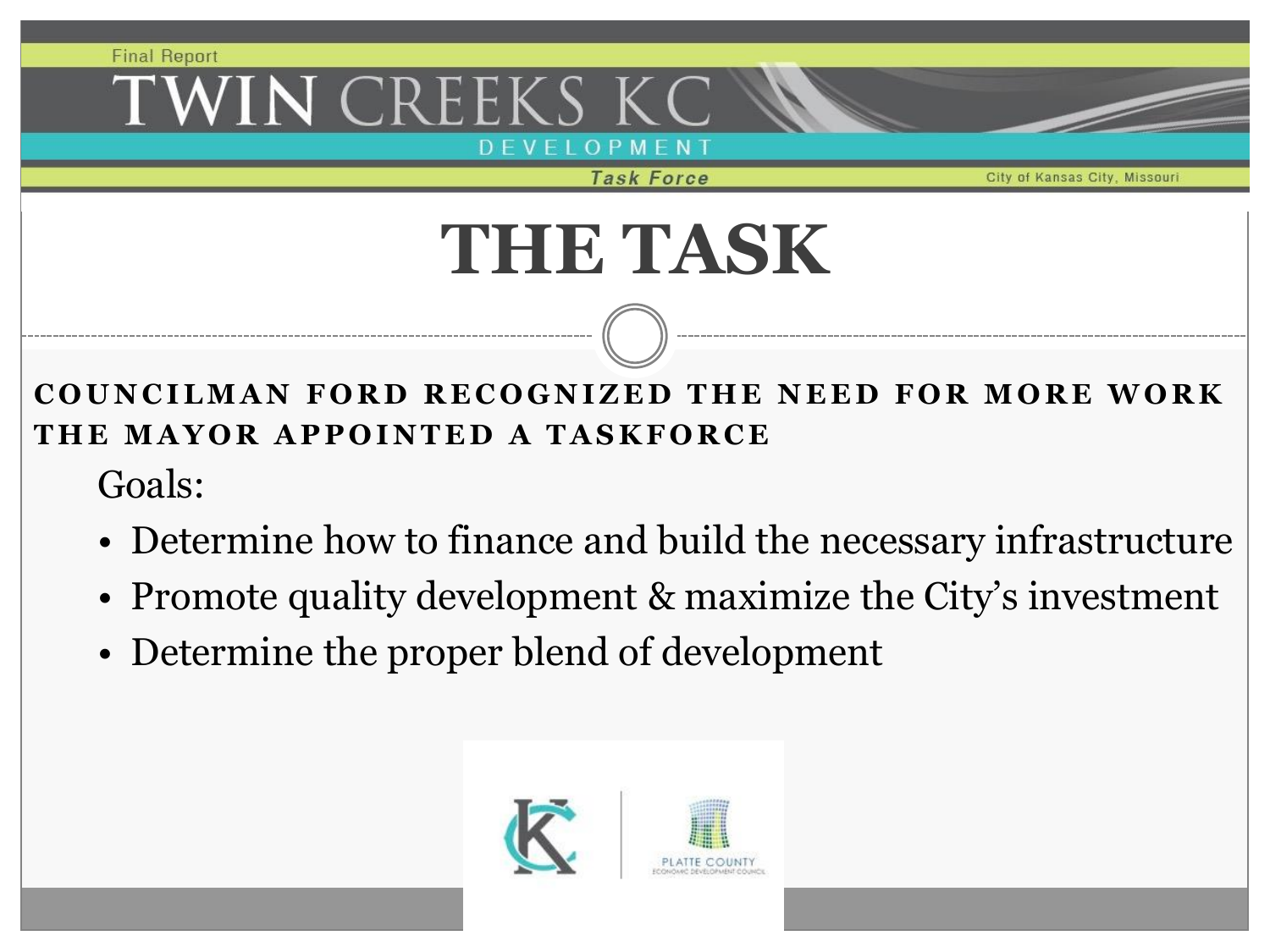**IN CREEKS K** 

D E V E L O P M E N T<br>Task Force

City of Kansas City, Missour

# **THE TASKFORCE**

IN ORDER TO PROVIDE A PROPER BALANCE OF INTERESTS **TASKFORCE IS MADE UP OF** 

#### **5 P U B L I C S E C T O R I N D I V I D U A L S**

#### **5 PRIVATE SECTOR INDIVIDUALS**

#### **5 S E M I - P U B L I C / P R I V A T E R E P R E S E N T A T I V E S**

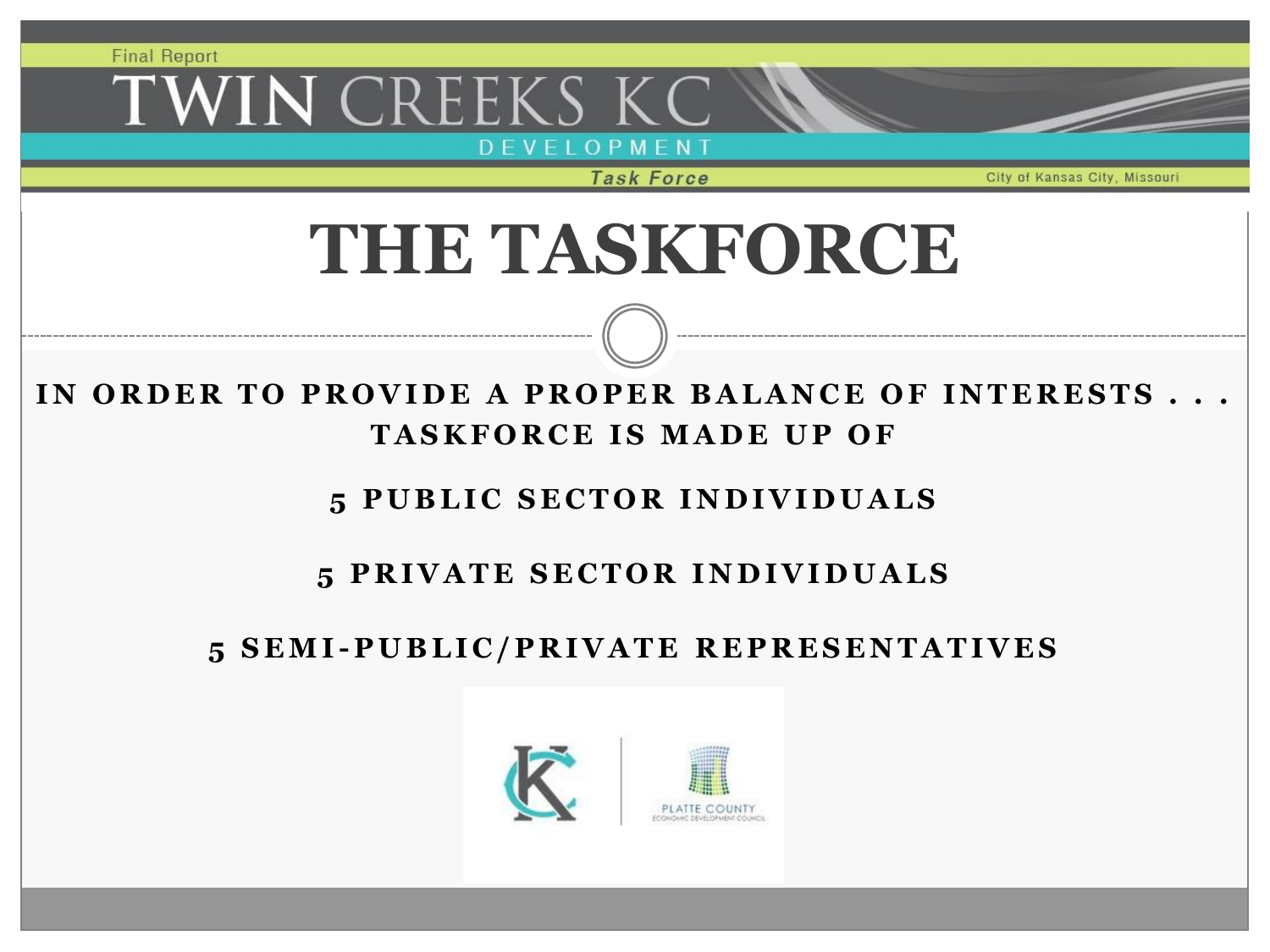WIN CREEKS KC

D E V E L O P M E N T<br>Task Force

City of Kansas City, Missour

## **THE MEETINGS**

#### **T I M E L I N E**

#### TASKFORCE BEGAN IN JUNE, 2013

### **MET MONTHLY SINCE THAT TIME WITH A COUPLE OF MONTHS OFF**

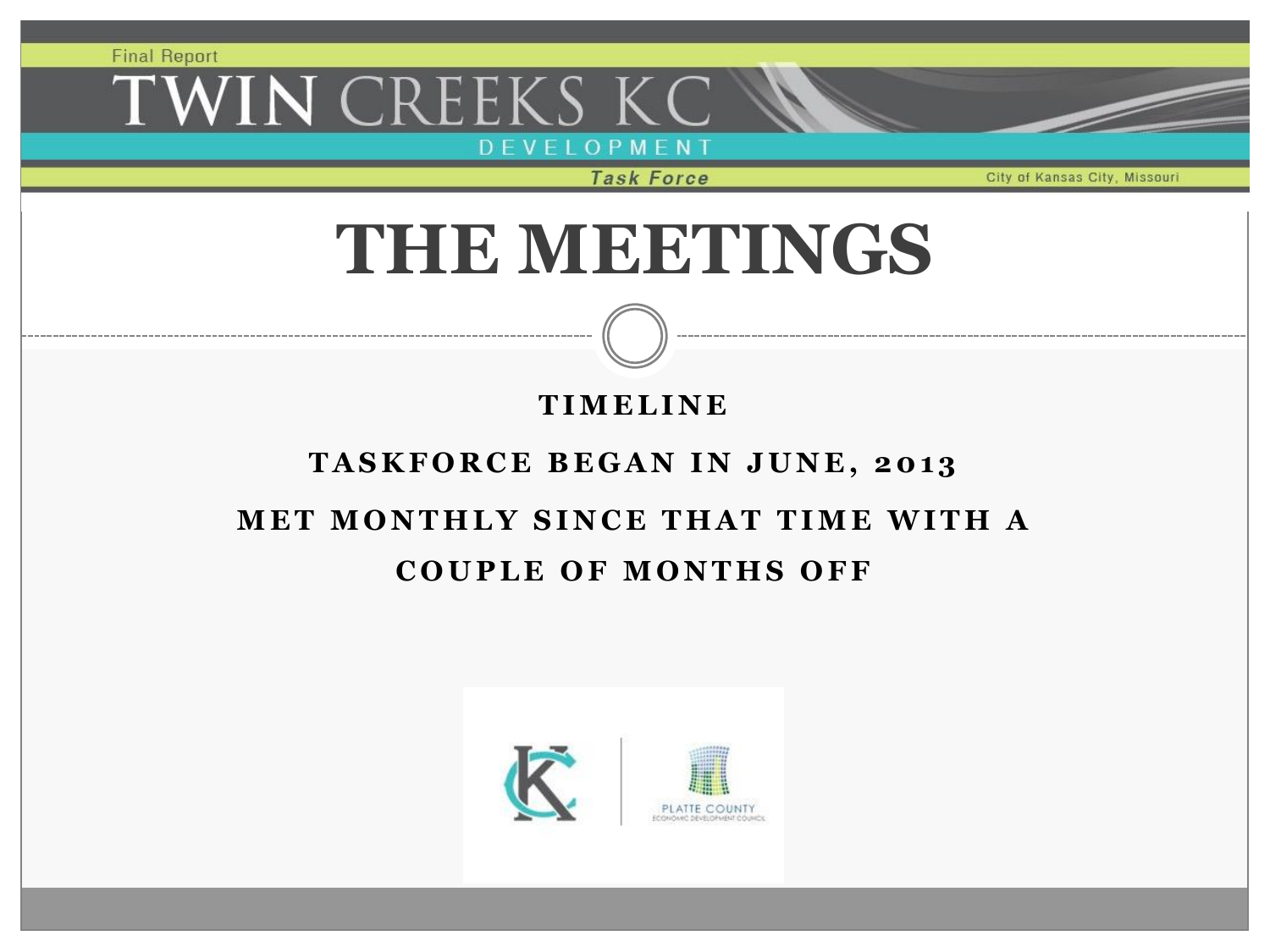# WIN CREEKS KC

D E V E L O P M E N T<br>Task Force

City of Kansas City.

# **THE PRESENTATIONS**

#### **AT EACH MEETING TIMELY PRESENTATIONS WERE GIVEN**

#### FOR EXAMPLE:

#### **H O U S I N G M A R K E T**

#### **S T R E A M S E T B A C K S**

#### **S E W E R S**

### **L A N D U S E**

INFRASTRUCTURE, INFRASTRUCTURE, INFRASTRUCTURE

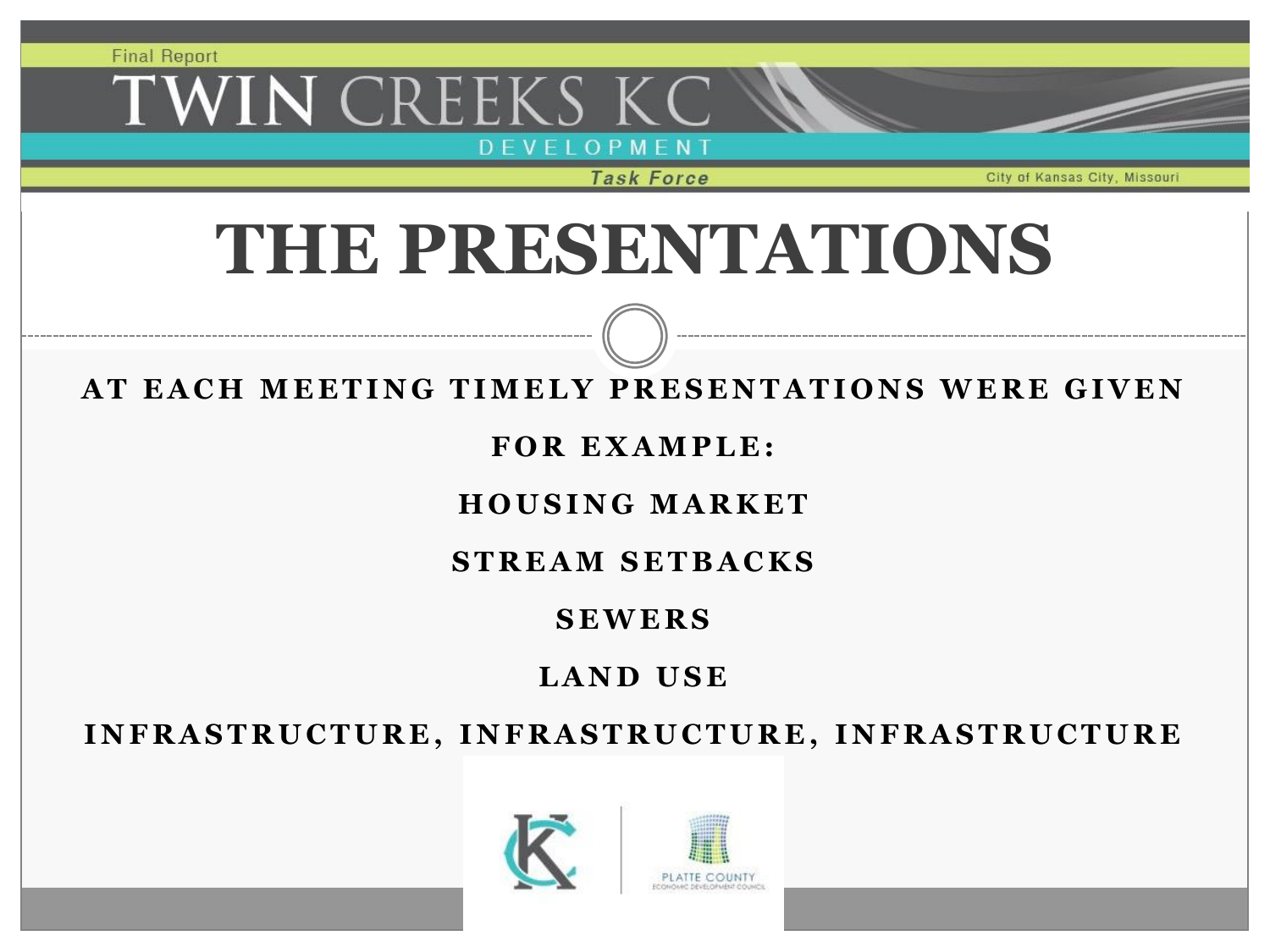## WIN CREEKS KC D E V E L O P M E N T<br>Task Force

City of Kansas City.

# **THE RECOMMENDATIONS**

### **F E B R U A R Y , 2 0 1 5** TIME TO MAKE SOME RECOMMENDATIONS

**IDENTIFIED 4 WORK GROUPS (3 HAD WORK SESSIONS)** 

- **L A N D O W N E R S**
- **L A N D U S E**
- **I N F R A S T R U C T U R E & F U N D I N G**
- **D E S T I N A T I O N O P P O R T U N I T I E S**

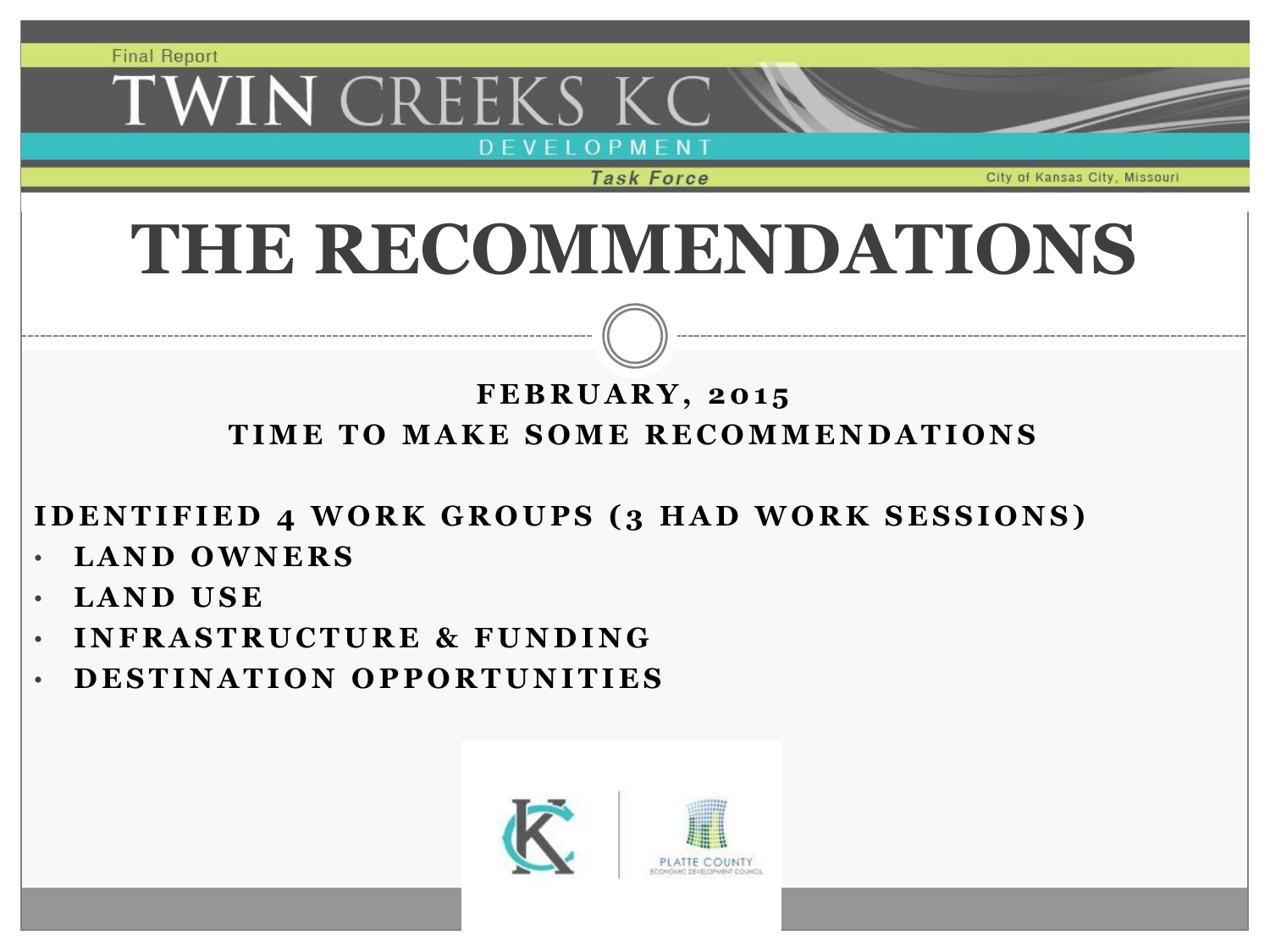## WIN CREEKS KC D E V E L O P M E N T<br>Task Force

City of Kansas City.

# **THE RECOMMENDATIONS**

#### **L A N D O W N E R S S U B - C O M M I T T E E**

#### **GOAL: IDENTIFY ISSUES, CONCERNS, NEXT STEPS WITH AND FOR LANDOWNERS**

TASKFORCE FINE-TUNED 7 RECOMMENDATIONS

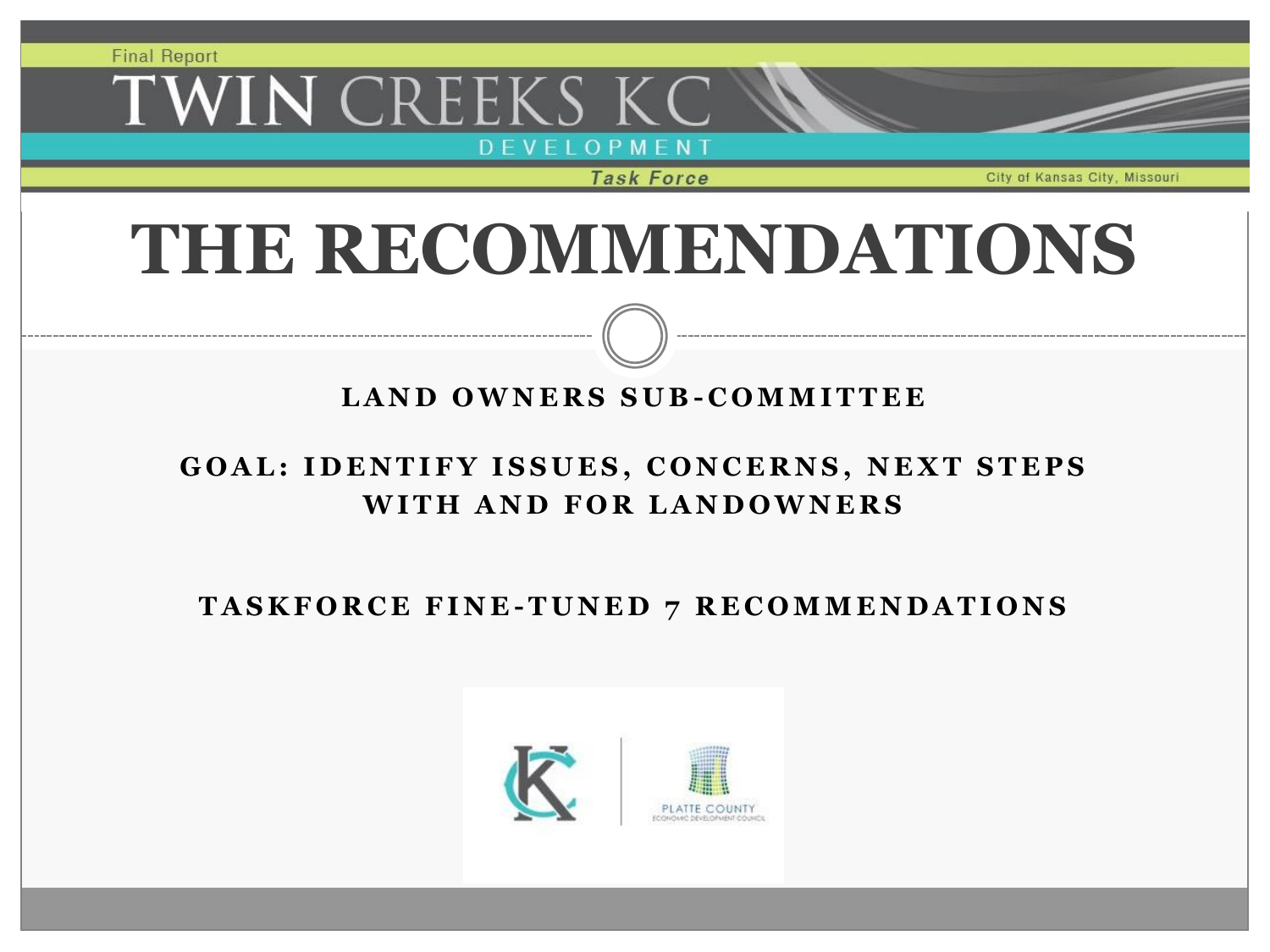## WIN CREEKS KC D E V E L O P M E N T<br>Task Force

City of Kansas City.

# **THE RECOMMENDATIONS**

#### **L A N D U S E S U B - C O M M I T T E E**

### AREA COVERED BY TWO LAND USE PLANS **C O M B I N E S U S E S – A N T I C I P A T E 7 0 % R E S I D E N T I A L 3 0 % C O M M E R C I A L**

**T A S K F O R C E F I N E -T U N E D 7 R E C O M M E N D A T I O N S**

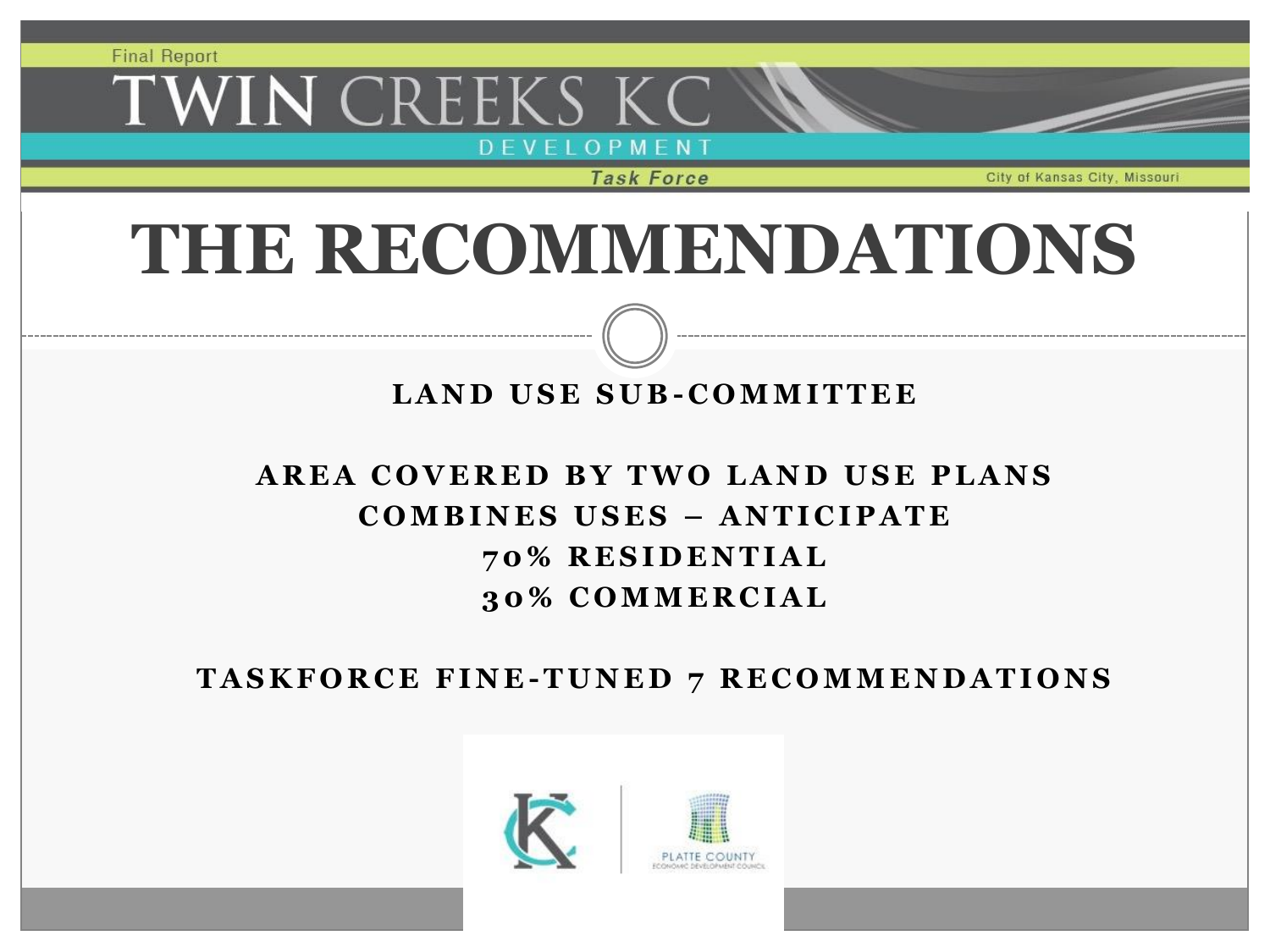## 'WIN CREEKS KC OPMENT<br>Task Force

# **THE RECOMMENDATIONS**

**I N F R A S T R U C T U R E & F U N D I N G S U B - C O M M I T T E E**

**TASKFORCE FINE-TUNED 4 FIRM RECOMMENDATIONS** 

**& I D E N T I F I E D T R A N S P O R T A T I O N P R I O R I T I E S I N C L U D I N G**

- **T I F F A N Y S P R I N G S R O A D B R I D G E**
- **S H O A L C R E E K & 1 0 8 T H F R O M P L A T T E P U R C H A S E**
- PLATTE PURCHASE FROM 152 TO 108TH

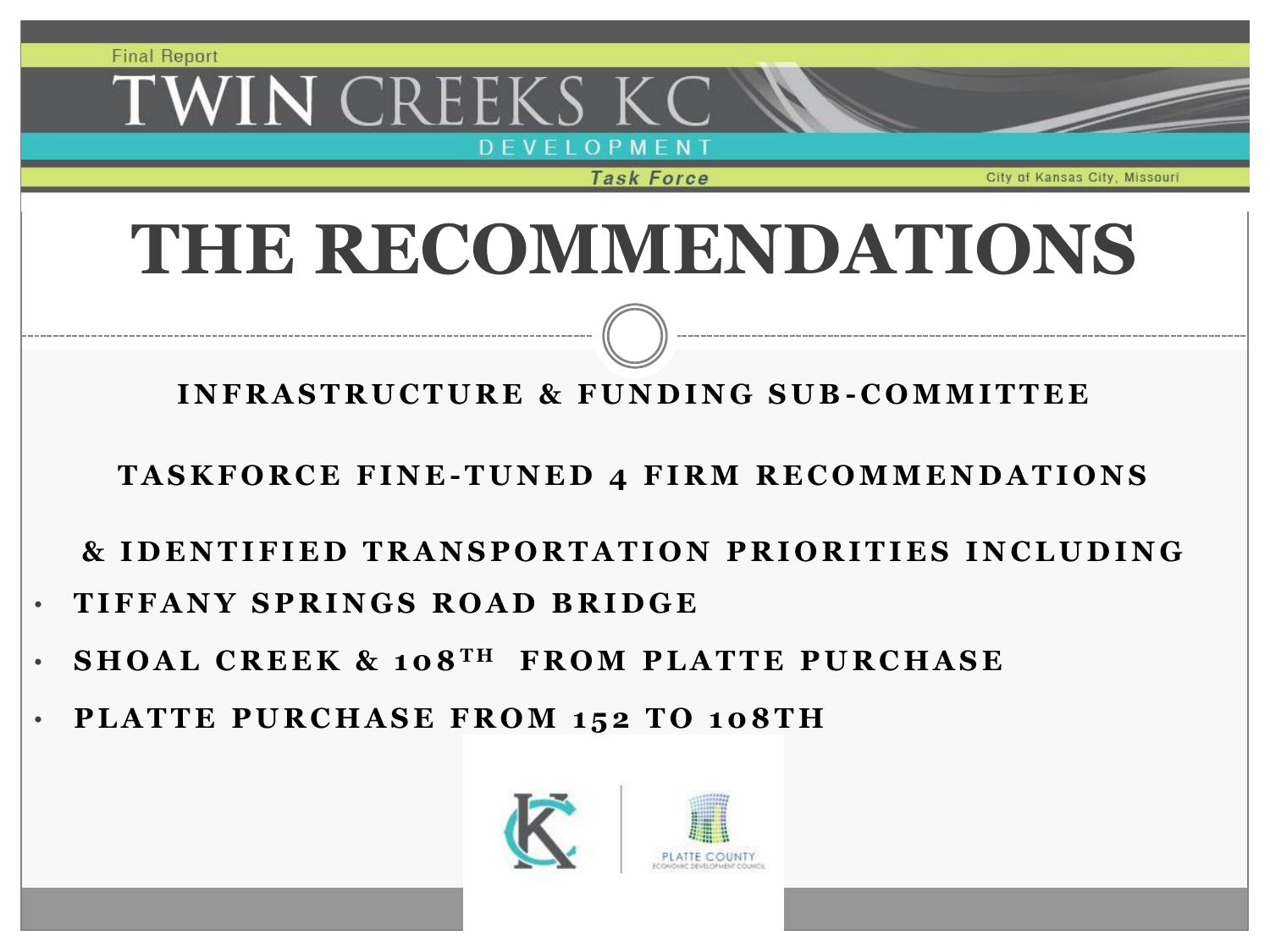## WIN CREEKS KC D E V E L O P M E N T<br>Task Force

# **THE RECOMMENDATIONS**

#### **I N F R A S T R U C T U R E & F U N D I N G S U B - C O M M I T T E E C O N T I N U E D**

### **PARKWAY & BOULEVARD STANDARDS SOME COMPROMISES REACHED**

### **MORE WORK TO DO REGARDING:** LAY-OUT OF PARKING, FUEL PUMPS, DRIVE-THROUGH LANES, **B U I L D I N G T R A N S P A R E N C Y A N D**

LANDSCAPE BUFFER FOR RESIDENTIAL LOTS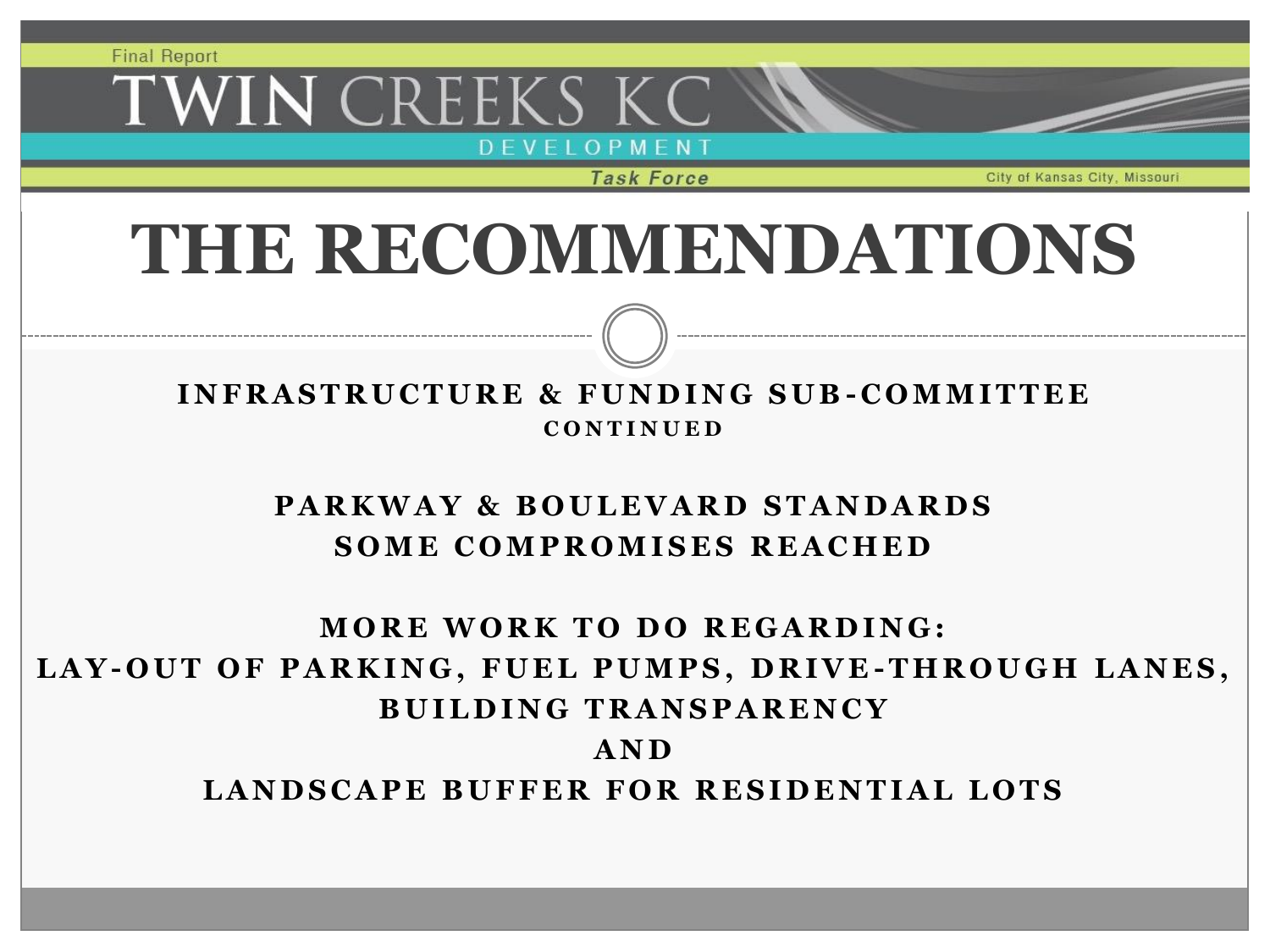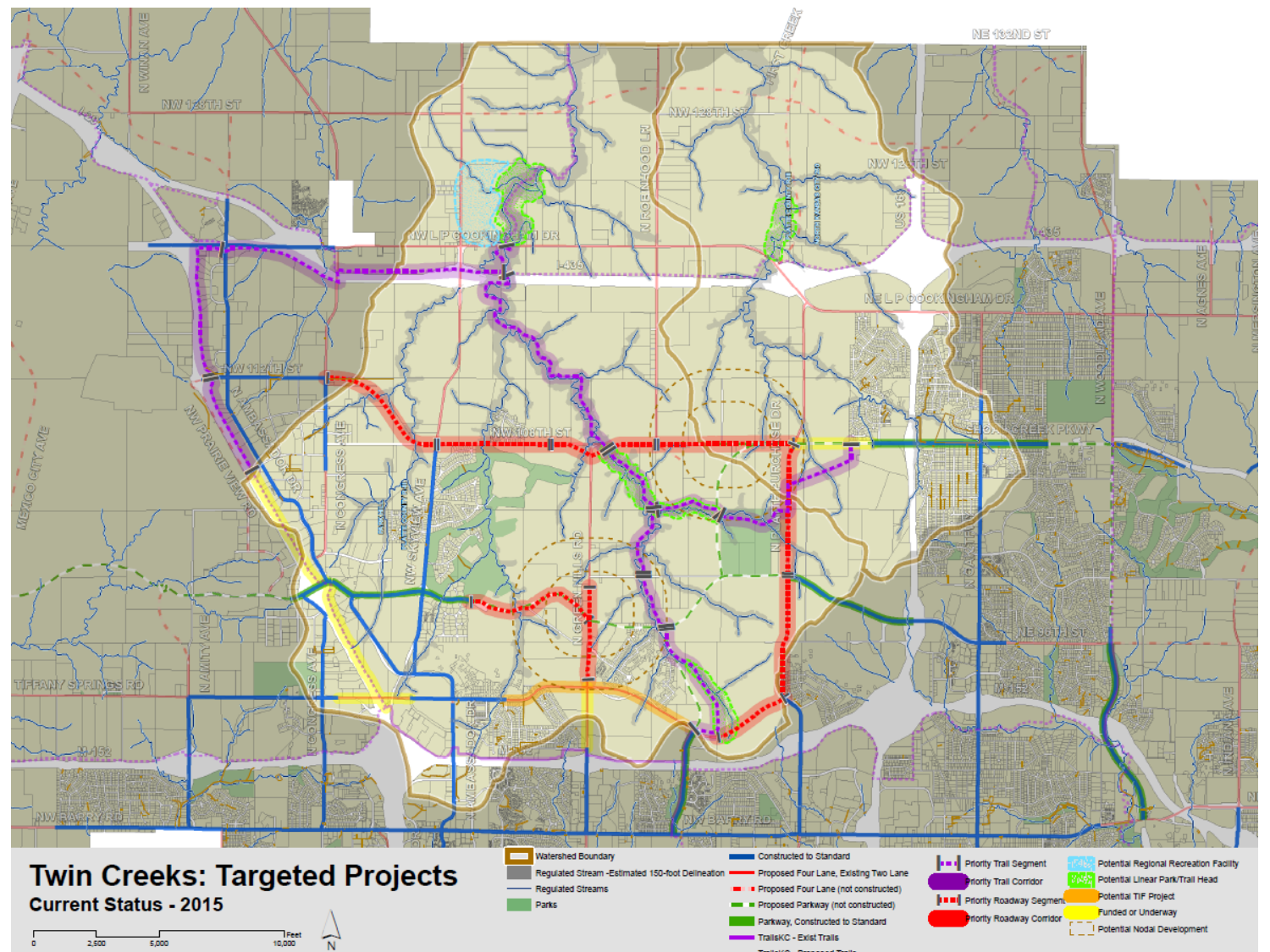## WIN CREEKS KC D E V E L O P M E N T<br>Task Force

City of Kansas City

# **THE RECOMMENDATIONS**

#### **F U N D I N G O P T I O N S F O R**

### \$330 MM TRANSPORTATION INFRASTRUCTURE NEEDS

#### **T A S K F O R C E F I N E -T U N E D 6 R E C O M M E N D A T I O N S**

### **R E C O G N I Z E D T H E N E E D F O R L E V E R A G E D F U N D I N G**

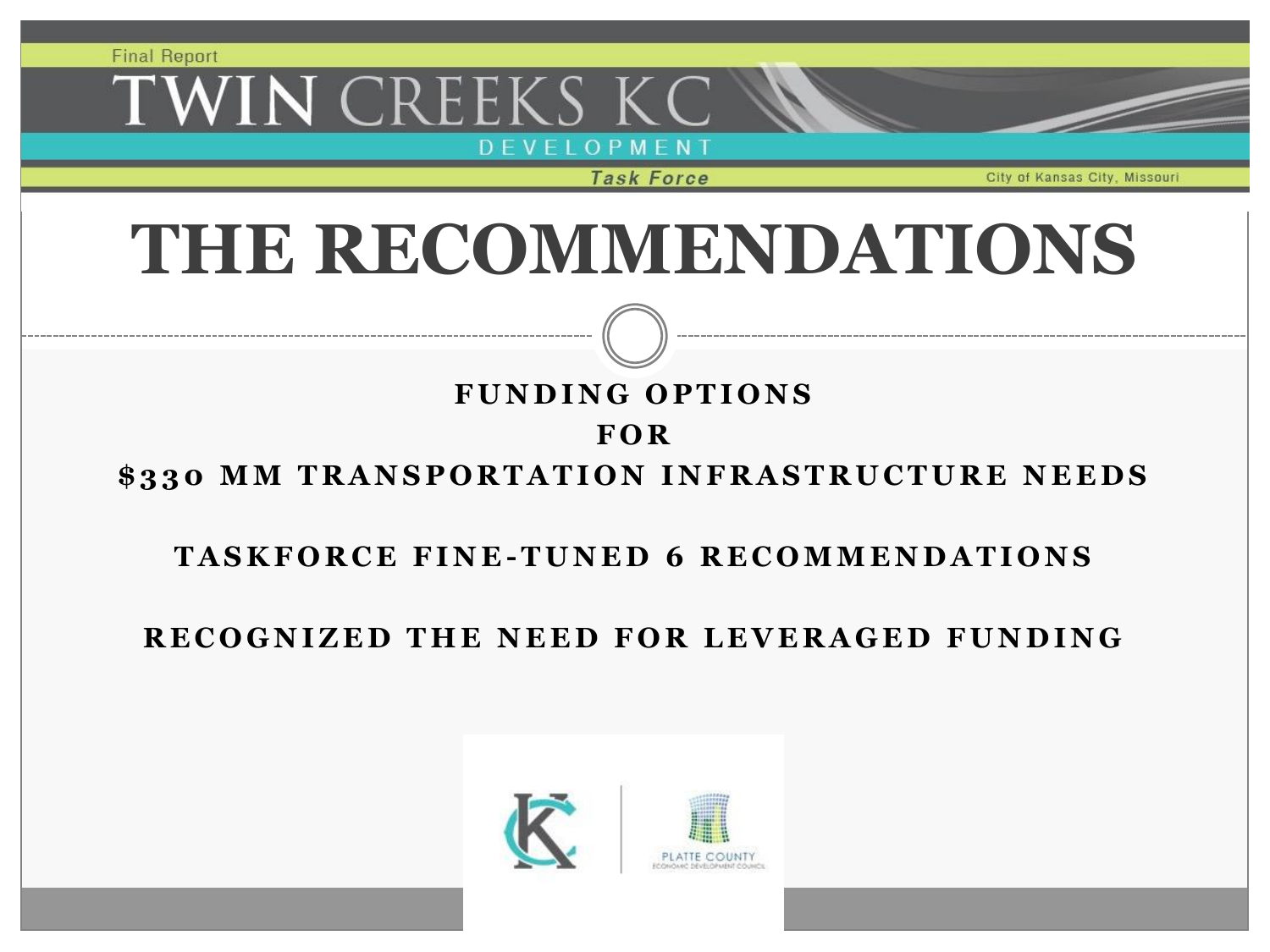## WIN CREEKS KC D E V E L O P M E N T<br>Task Force

City of Kansas City, Missour

# **THE RECOMMENDATIONS**

### **D E S T I N A T I O N O P P O R T U N I T I E S A D D R E S S E D A S A W H O L E G R O U P N O T A S U B - C O M M I T T E E**

### **T A S K F O R C E H A D 2 R E C O M M E N D A T I O N S** • **M O R E W O R K T O D O** • **I D E N T I F Y F U N D I N G O P T I O N S**



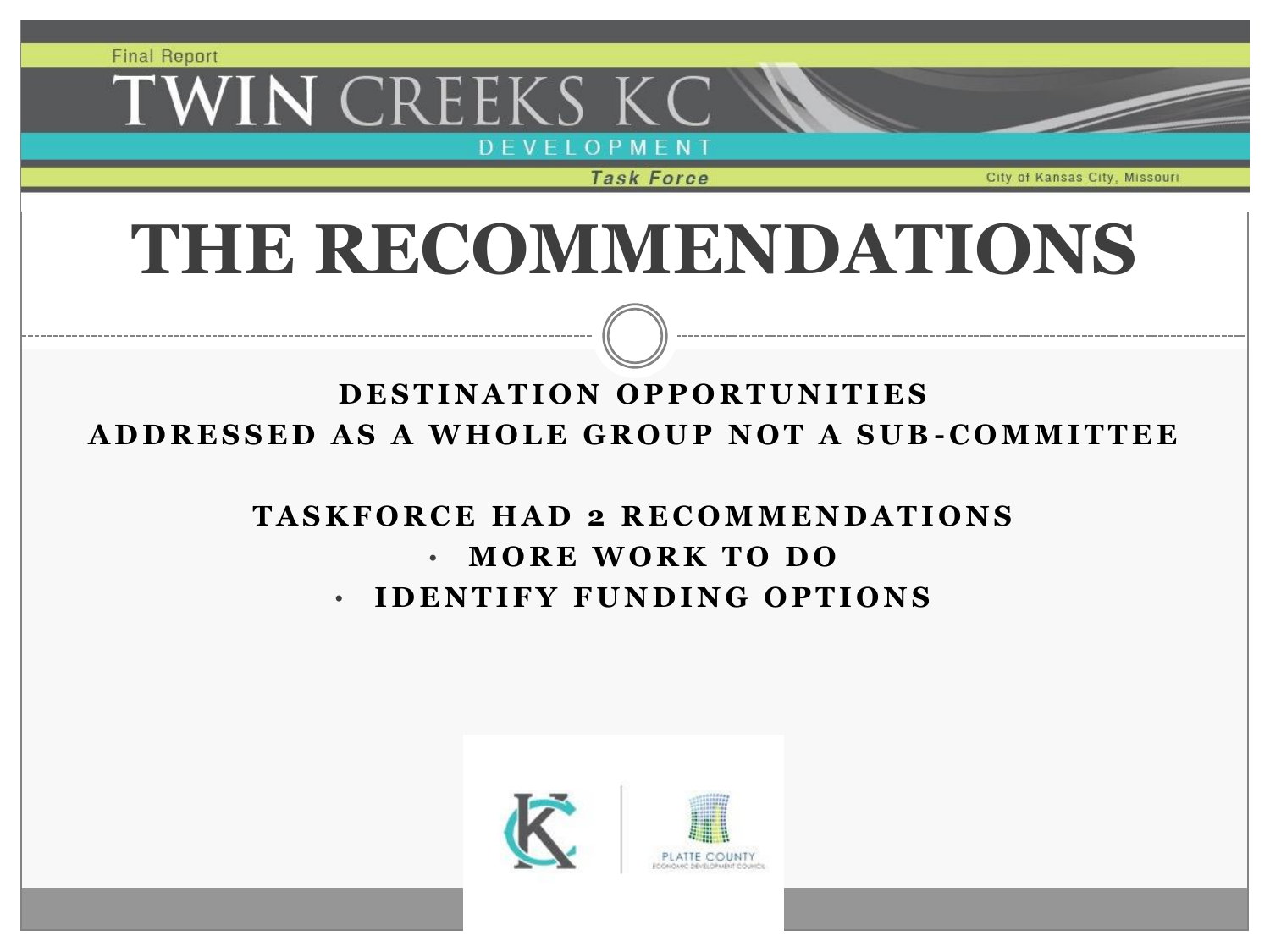**Final Report** WIN CREEKS KC D E V E L O P M E N T<br>Task Force City of Kansas City. **CRITICAL NEXT STEPTHE TASKFORGE RECOMMENDS** 

- THE WORK CONTINUE VIA THE PLATTE COUNTY ECONOMIC DEVELOPMENT COUNCIL'S KCI AREA DEVELOPMENT TEAM, **WHERE THE WORK FIRST BEGAN**
- **CONSIDER ENLISTING THE HELP OF CHUCK MAROHN, PRESIDENT OF STRONG TOWNS.ORG** 
	- **Cost sharing would be needed but not seen as a barrier**